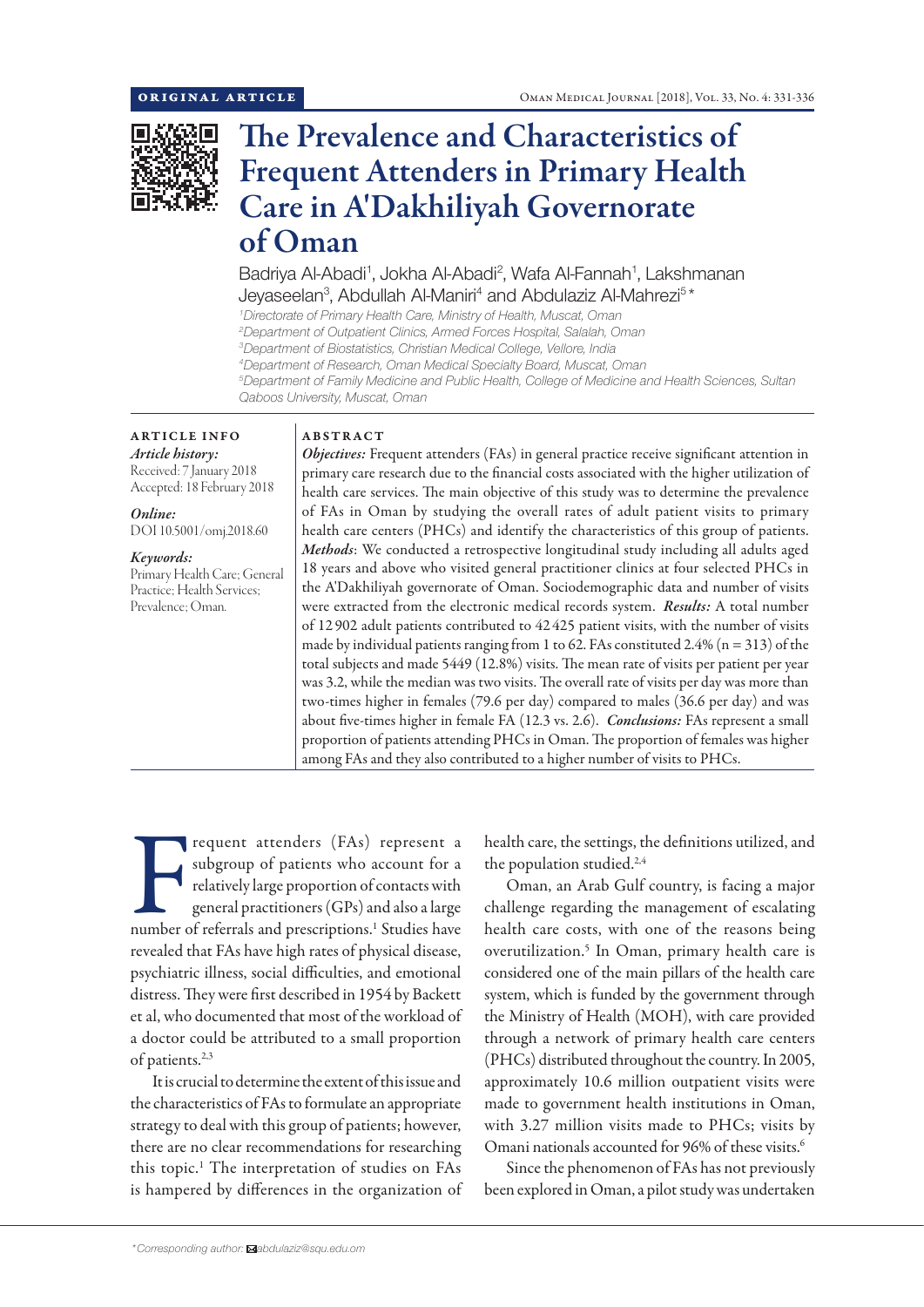to determine the overall rates of adult pat to PHCs and to identify the sociodemographic variables associated with a higher number of visits.

#### METHODS

This retrospective longitudinal study was conducted in four selected local PHCs in the A'Dakhliyah governorate of Oman in 2008. This governorate has 21 PHCs, which are distributed into several districts; the selection of the four PHCs chosen for inclusion in the study was based on convenience. The study population comprised all adults aged 18 years and above who attended four general clinics as walk-in patients; patients who attended appointment-based specialty clinics (e.g., hypertension, diabetes and antenatal clinics) were excluded. Sociodemographic data and number of visits were extracted from the electronic medical records system, and FAs were defined as those patients who made more than 12 visits per year.

The distribution was studied across gender for the total number of visits for both FA and non-FA categories, and a chi-square test was used to test the significance between gender and number of visits. The dispersion statistics divided by the degrees of freedom exceeded one, which suggested overdispersion. Since the number of visits does not have a zero count by design, a zero-truncated negative binomial regression was performed using STATA software (StataCorp, College Station, Texas) to study the sociodemographic factors which were associated with a higher number of visits.

Ethical approval for the study was obtained from the Directorate General of Health Services in the A'Dakhliyah governorate, MOH.

#### RESULTS

In 2008, 12 902 adult patients visited GP clinics in the four selected PHCs resulting in 42 425 visits. The mean age of the study population was  $34.0 \pm 16.0$ years, and the majority were females (61.0% vs. 39.0%) [Table 1].

The number of visits made by individual patients ranged from 1 to 62; over one-third of patients made a single visit, while approximately 78.0% of patients made up to four visits. A proportionately higher number of males visited the PHCs for two or fewer visits compared to females (65.5% vs. 51.5%), but

 $\geq 60$  658 (5.1) Gender Male 5028 (39.0) Female  $7874 (61.0)$ Marital status Single 6160 (47.7) Married 6425 (49.8) Divorced 127 (1.0) Widowed 190 (1.5) Education Illiterate 1818 (15.7) Primary 4714 (40.7) Secondary 4699 (40.6) Advanced 354 (3.1) Employment Student 5435 (42.1) Housewife 4525 (35.1) Employee 2716 (21.1) Retired/not working 226 (1.8)

Variable Category n (%) Age, years  $\leq 24$  5904 (45.8)

> 25–44 5045 (39.1) 45–59 1291 (10.0)

as the number of visits increased, a clear trend of an increased proportion of females compared to males was seen [Table 2].

Only 2.4% ( $n = 313$ ) of subjects made more than 12 visits, representing 12.8% of total visits (n = 5449), and gender-wise analysis of FAS showed a predominance of females (3.3% vs. 1.1%). Out of the total number of visits, females and males contributed to 4505 (15.5%) and 944 visits (7.1%), respectively [Table 3]. The overall mean rate of visits per patient per year was 3.2±3.3, while the overall median number was two visits. The mean number of visits for both male and female FAs was 17.4 visits, while the median number of visits was 15 and 16 for males and females, respectively. The overall rate of visits per day was more than two-times higher for females (79.6 per day) compared to males (36.6 per day), with a nearly similar trend noted in the non-FA subgroup. However, in the FA category this was about five-times higher among females compared to males (12.3 vs. 2.6) [Table 3].

The overall and gender-wise mean and median ages were higher in the FAs group compared to the non-FAs group. Males were found to be younger (mean and median age) compared to females in both the FAs and non-FAs groups, respectively [Table 4].



| ient visits | Table 1: Sociodemographic characteristics of the |
|-------------|--------------------------------------------------|
| ographic    |                                                  |
|             | study population ( $n = 12902$ ).                |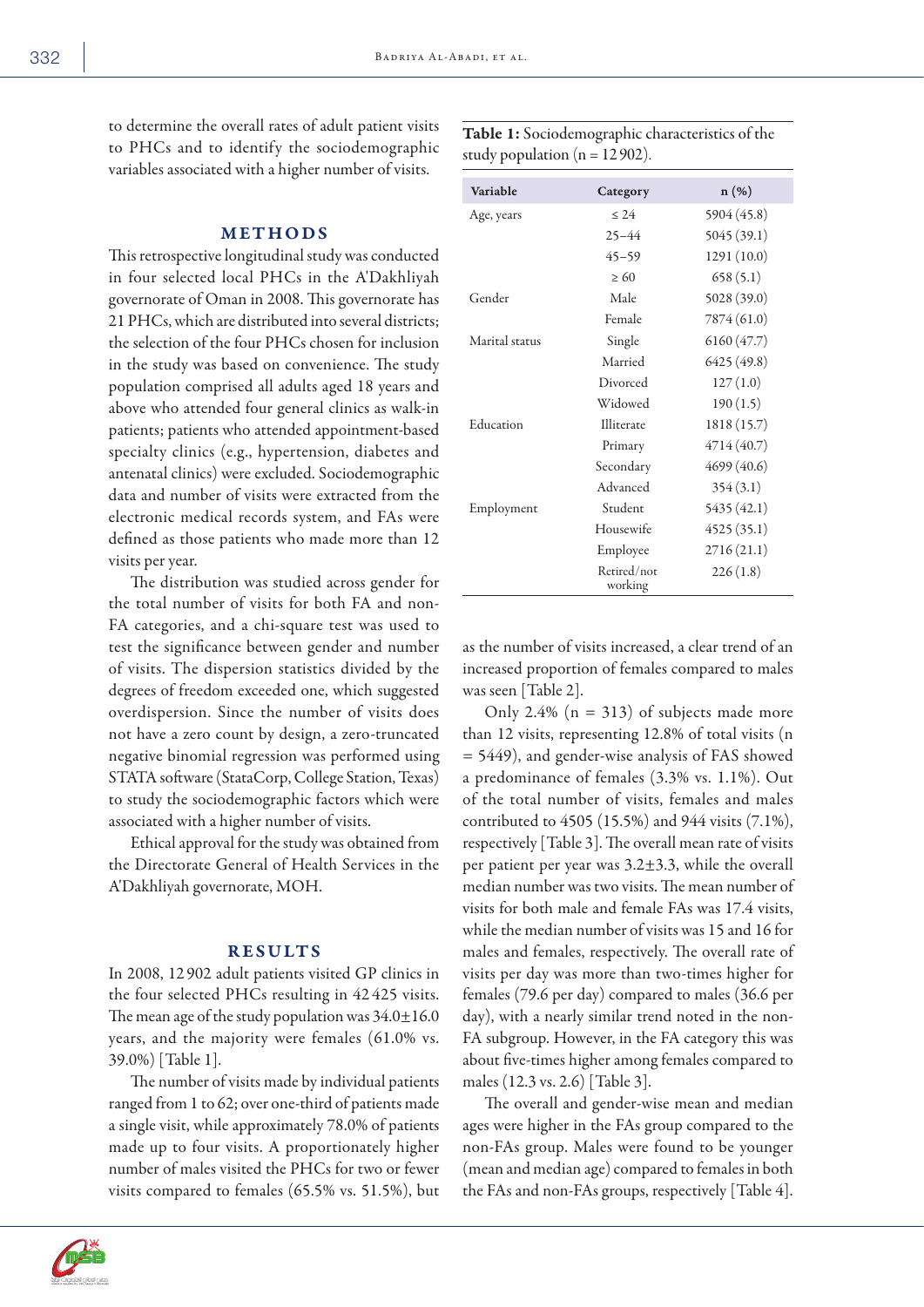| Total visits, n |                                 | Gender                            | Total<br>$(n = 12902)$ | Cumulative     |
|-----------------|---------------------------------|-----------------------------------|------------------------|----------------|
|                 | Male<br>$(n = 5028)$<br>$n(\%)$ | Female<br>$(n = 7874)$<br>$n(\%)$ | $n(\%)$                | percentages, % |
|                 | 2152(42.8)                      | 2518(32.0)                        | 4670(36.2)             | 36.2           |
| $\overline{2}$  | 1143(22.7)                      | 1541 (19.6)                       | 2684(20.8)             | 57.0           |
| $3 - 4$         | 1009(20.1)                      | 1696(21.5)                        | 2705(21.0)             | 78.0           |
| $5 - 12$        | 670(13.3)                       | 1860 (23.6)                       | 2530 (19.6)            | 97.6           |
| $\geq 13$       | 54(1.1)                         | 259(3.3)                          | 313(2.4)               | 100            |

| <b>Table 2:</b> Total number of visits according to patient gender $(n = 12902)$ . |  |  |
|------------------------------------------------------------------------------------|--|--|
|------------------------------------------------------------------------------------|--|--|

*p < 0.001 at all levels of visits.*

Table 3: Mean and median number of visits and rate of visits per day according to gender for frequent attenders (FAs)  $(n = 313)$  and non-frequent attenders  $(n = 12589)$ .

| Gender | Category  | Patients, n | Visits, n | Mean | <b>SD</b> | Median         | Visits rate per day |
|--------|-----------|-------------|-----------|------|-----------|----------------|---------------------|
| Female | $non-FAs$ | 7615        | 24558     | 3.2  | 2.5       | 2              | 67.3                |
|        | FAs       | 259         | 4505      | 17.3 | 5.7       | 16             | 12.3                |
|        | Total     | 7874        | 29063     | 3.6  | 3.7       | 2              | 79.6                |
| Male   | $non-FAs$ | 4974        | 12418     | 2.5  | 2.0       | $\mathfrak{2}$ | 34.0                |
|        | FAs       | 54          | 944       | 17.4 | 6.0       | 15             | 2.6                 |
|        | Total     | 5028        | 13362     | 2.6  | 2.6       | $\mathfrak{2}$ | 36.6                |
| Total  | $non-FAs$ | 12589       | 36976     | 2.9  | 2.4       | 2              | 101.3               |
|        | FAs       | 313         | 5449      | 17.4 | 5.8       | 15             | 14.9                |
|        | Total     | 12902       | 42425     | 3.2  | 3.3       | 2              | 116.2               |

*SD: standard deviation.*

Table 4: Distribution according to gender and age for frequent attenders (FAs) (n = 313) and non-frequent attenders (non-FAs) ( $n = 12589$ ).

| Category | Age, years      |              |                 |                |                 |         |  |
|----------|-----------------|--------------|-----------------|----------------|-----------------|---------|--|
|          |                 | <b>Males</b> |                 | <b>Females</b> |                 | Overall |  |
|          | Mean $\pm$ SD   | Median       | Mean $\pm$ SD   | Median         | Mean $\pm$ SD   | Median  |  |
| FAs      | $37.6 \pm 17.3$ | 37           | $44.7 \pm 16.9$ | 43             | $43.4 \pm 17.2$ | 43      |  |
| Non-FAs  | $27.7 \pm 13.9$ | 22           | $34.6 \pm 15.0$ | 31             | $32.4 \pm 15.0$ | 28      |  |

*SD: standard deviation.*

Being a female significantly increased the risk of attending PHC facilities compared to being a male (relative risk (RR) 1.13; 95% confidence interval (CI): 1.10–1.20). There was a significant increase in the risk of visiting when a patient was married, divorced or widowed, compared to being single. Students were found to have a significantly lower risk of attending compared to the other three employment categories, and an illiterate patient had a nearly 1.5-times greater risk compared to a patient who had received an advanced education (*p* < 0.001). As age increased, the risk of making a higher number of visits per year increased significantly, especially among those aged 45 years and above (*p* < 0.001) [Table 5].

#### DISCUSSION

Based on the mean annual consultation rates, countries are considered either low- or high-use countries. The findings of our study place Oman as a low-use country in view of the low mean rate of visits per patient per year. Large cross-country differences in mean annual consultation rates have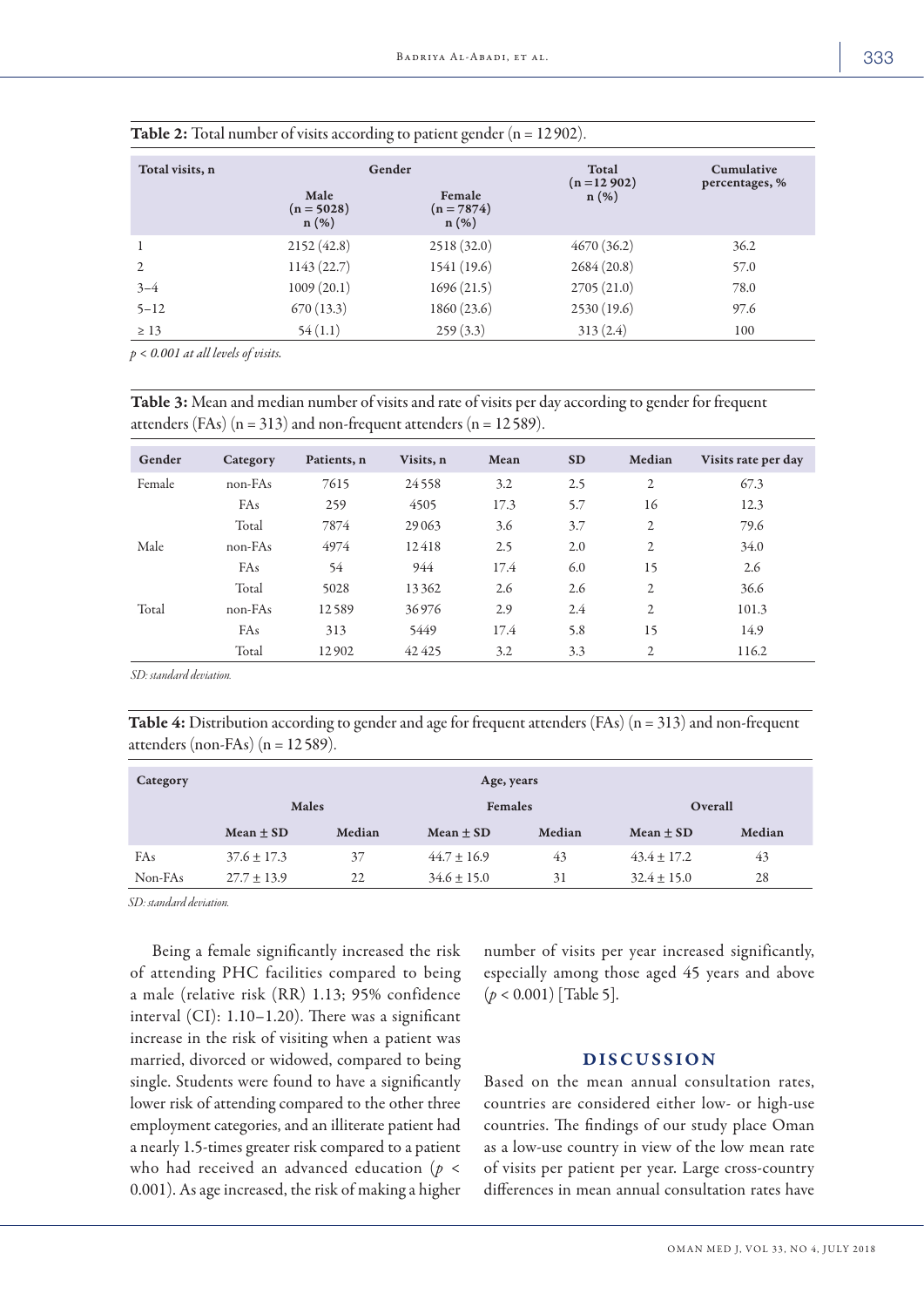| <b>Variables</b>      | Visits per year, | Median (IQR) | Adjusted | $p$ -value    |             |
|-----------------------|------------------|--------------|----------|---------------|-------------|
|                       | mean $\pm$ SD    |              | RR       | 95% CI        |             |
| <b>Marital Status</b> |                  |              |          |               |             |
| Single                | $2.5 \pm 2.4$    | 2(1,3)       | 1.00     |               |             |
| Married               | $3.8 \pm 3.8$    | 3(1,5)       | 1.25     | $1.15 - 1.37$ | ${}< 0.001$ |
| Divorced              | $5.6 + 6.2$      | 3(1,8)       | 1.40     | $1.08 - 1.80$ | 0.010       |
| Widowed               | $5.5 \pm 4.7$    | 4(2,8)       | 1.27     | $1.02 - 1.58$ | 0.031       |
| Gender                |                  |              |          |               |             |
| Male                  | $2.6 \pm 2.6$    | 2(1,3)       | 1.00     |               | ${}< 0.001$ |
| Female                | $3.6 \pm 3.7$    | 2(1,5)       | 1.13     | $1.10 - 1.20$ |             |
| Employment            |                  |              |          |               |             |
| Student               | $2.5 \pm 2.3$    | 2(1,3)       | 1.00     |               |             |
| House wife            | $4.3 \pm 4.2$    | 3(1,6)       | 1.39     | $1.23 - 1.56$ | ${}< 0.001$ |
| Employee              | $2.9 \pm 2.9$    | 2(1,4)       | 1.15     | $1.02 - 1.30$ | 0.020       |
| Retired/not working   | $4.0 \pm 4.1$    | 2(1,5)       | 1.45     | $1.17 - 1.81$ | 0.001       |
| Education             |                  |              |          |               |             |
| Illiterate            | $5.4 \pm 4.9$    | 4(2,7)       | 1.48     | $1.23 - 1.79$ | ${}< 0.001$ |
| Primary               | $2.8 \pm 2.8$    | 2(1,4)       | 1.14     | $0.98 - 1.34$ | 0.096       |
| Secondary             | $2.8 \pm 2.8$    | 2(1,4)       | 0.99     | $0.84 - 1.17$ | 0.952       |
| Advanced              | $2.6 \pm 2.4$    | 2(1,3)       | 1.00     |               |             |
| Age, years            |                  |              |          |               |             |
| $\leq 24$             | $2.6 \pm 2.4$    | 2(1,3)       | 1.00     |               |             |
| $25 - 44$             | $3.3 \pm 3.3$    | 2(1,4)       | 1.01     | $0.92 - 1.11$ | 0.869       |
| $45 - 59$             | $4.9 \pm 4.5$    | 3(2,7)       | 1.31     | $1.14 - 1.51$ | ${}< 0.001$ |
| $\geq 60$             | $5.3 \pm 5.4$    | 4(2,7)       | 1.43     | $1.22 - 1.68$ | 0.001       |

Table 5: Relationship between the sociodemographic variables of the study population, mean and median rate of visits, and the adjusted relative risk ( $n = 12902$ ).

*SD: standard deviation; IQR: interquartile range; RR: relative risk; CI: confidence interval.* 

been reported, and in high-use countries, such as Germany, Hungary, France, Belgium, and Austria, visit frequency is around 7–8 visits per year, which is twice that in low-use countries, such as Finland, Switzerland, Denmark, and the United States.7 The overall median annual consultation rates per patient in Croatia, the Netherlands, and Japan were 4.1, 5.7, and 5.6, respectively, while in Kuwait a much higher number of 16 visits has been reported.<sup>8-10</sup> These differences could be attributed to the differences in settings and populations studied.

The finding that 2.4% of patients contributed to 12.8% of the total number of visits is consistent with previous studies that have shown that a small proportion of patients are responsible for a disproportionate number of consultations.<sup>4</sup> In Kuwait, 5.8% of patients were classed as FAs who contributed to 19.2% of visits, while a study from Saudi Arabia noted that 27.5% of patients made 10 or more visits per year.<sup>10</sup> Studies from Europe have

reported that 4.7% of patients were responsible for 21% of consultations in the UK, 23% of patients were responsible for 60% of visits in Croatia, 24% of patients were responsible for 54.8% of visits in Slovenia, and 25% of patients were responsible for 55% of visits in Finland.10 In Oman, medical services are provided for free to all citizens, which would be expected to lead to higher utilization of health services; however, our study reveals a comparatively lower prevalence rate of FAs compared to that in other countries. Potential reasons for this finding could be the fact that our study was confined to a specific geographical region, meaning that the results are not generalizable to the whole country. There may also be an overrepresentation of young subjects in our study population  $(45.8\% \le 24 \text{ years})$  since previous studies have shown that FAs are typically older patients.<sup>4,11,12</sup>

Being female, divorced or widowed, illiterate, and older age are significantly associated with a

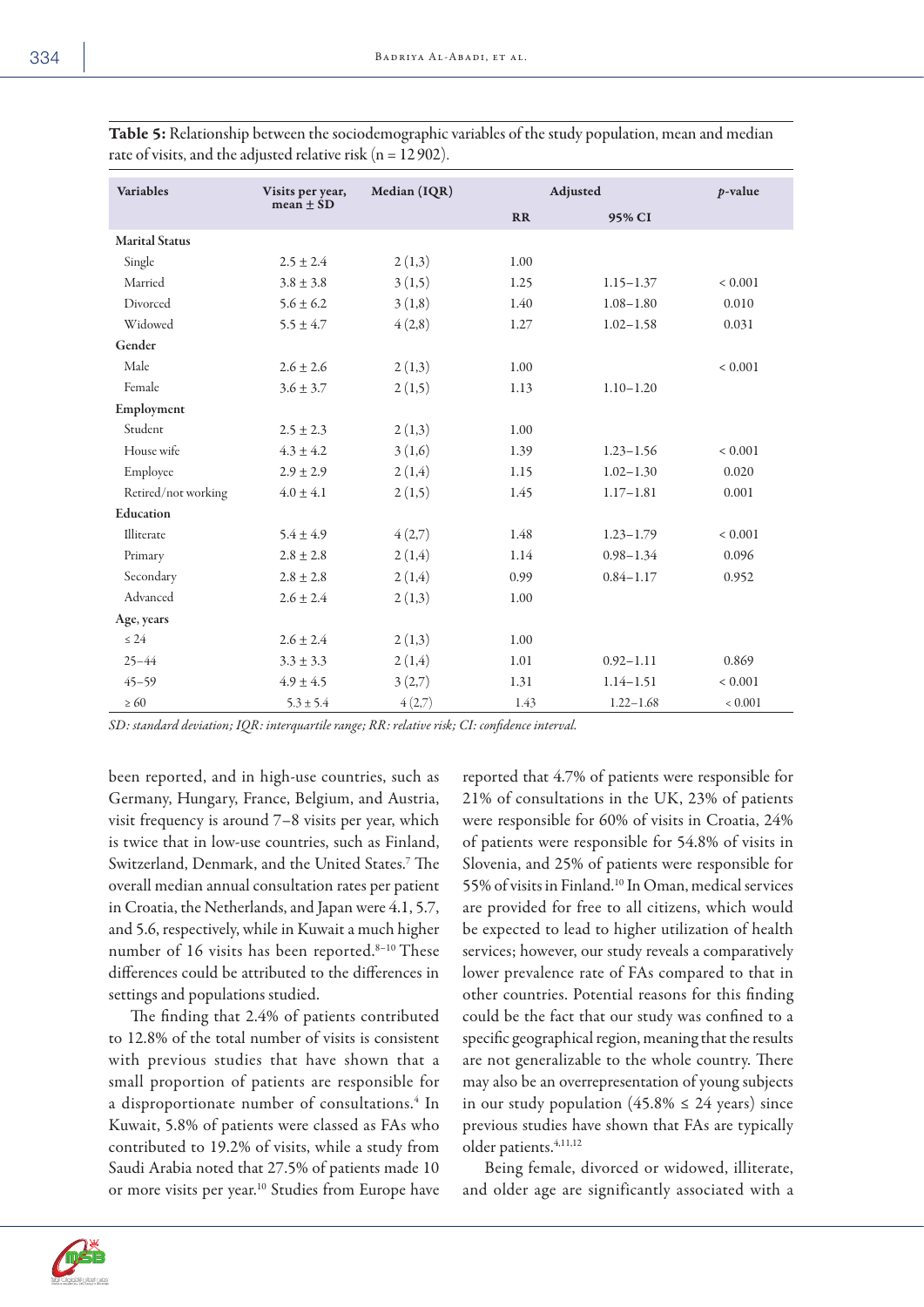higher number of visits. The following reasons can explain the predominance of females: females have been found to report symptoms more frequently than males, and are more likely to be affected with illnesses because of their traditional role in caring for children.10,13,14 Females also outnumbered males by nearly five-times in our FAs group. This finding is consistent with the findings from other studies, although no significant differences between FAs and non-FAs regarding gender and marital status were noted in a Saudi Arabian study.<sup>4,15</sup>

Our study revealed that the proportion of males who visited the PHCs for one or two consultations was higher than females, and in addition, these were younger aged males. This could be attributed to the outdoor lifestyle of males, which may potentially lead to a higher prevalence of injuries in this group, thus accounting for the higher number of visits. Similar to previous studies, our patients with a low educational level utilized health services more frequently than better educated patients, which could be attributed to a lack of awareness on how to self-manage minor illnesses or injuries, and possibly a delay in seeking medical care.<sup>14</sup> Consequently, such patients would require a higher number of visits until their medical condition resolved or improved.14

The direct relationship between number of visits and older age in our study was expected since it is recognized that as a person becomes older they are more likely to suffer from an increased number of medical conditions as part of the aging process.<sup>16</sup> Kronfol*,* 17 reported age to be the least important factor associated with FAs, but the associations with gender and education noted are consistent with our findings.

Our study has several limitations, the first being that the selected PHCs were in one particular region of Oman, and may not be representative of the whole country. Indeed the possibility that the A'Dhakhilyah governorate itself could be a lowuse region compared to other regions cannot be ruled out. The existing health care system does not facilitate or encourage continuity of care by the same physician, as different doctors usually run general clinics and patients are seen as walk-ins rather than appointments. Therefore, it is possible that many patients were seeking continuity of care, which has been identified as an important aspect of care by Omani patients attending a private healthcare facility, and this would not have been identified in

our study.18 Although previous studies have used a similar definition of FAs, this definition is still considered arbitrary since it is solely based on the number of visits.

#### CONCLUSIONS

The proportion of Omani FAs in primary health care is low, but the proportion of females is higher than males. The study findings have established baseline statistics, and these are vital for future studies which are required to enhance our understanding of this phenomenon and help monitor it.

#### *Disclosure*

The authors declared no conflicts of interest. No funding was received for this study.

#### references

- 1. Vedsted P, Christensen MB. Frequent attenders in general practice care: a literature review with special reference to methodological considerations. Public Health 2005 Feb;119(2):118-137.
- 2. Smits FT, Mohrs JJ, Beem EE, Bindels PJ, van Weert HC. Defining frequent attendance in general practice. BMC Fam Pract 2008 Apr;9:21.
- 3. Backett EM, Heady JA, Evans JC. Studies of a general practice. II. The doctor's job in an urban area. Br Med J 1954 Jan;1(4854):109-115.
- 4. Al Ghanim SA. Frequent attendance in primary health care centers: prevalence, patient characteristics and associated factors. 2005 [cited 2017 June 16]. Available from: https:// cba.ksu.edu.sa/sites/cba.ksu.edu.sa/files/imce\_images/ public\_management\_32.pdf.
- 5. Abri SM, West DJ Jr, Spinelli RJ. Managing overutilization, quality of care, and sustainable health care outcomes in Oman. Health Care Manag (Frederick) 2006 Oct-Dec;25(4):348-355.
- 6. Ministry of Health (Oman). Annual Health Report 2007. Utilization of health services, Chapter Seven. 2007 [cited 2017 July 12]. Available from: https://www.moh.gov.om/ documents/274609/275070/CH7Y05.pdf/9acc1716- d0cb-466e-9495-5a8b6c9d6292.
- van Doorslaer E, Masseria C, Koolman X; OECD Health Equity Research Group. Inequalities in access to medical care by income in developed countries. CMAJ 2006 Jan;174(2):177-183.
- 8. Ward AM, Underwood P, Fatovich B, Wood A. Stability of attendance in general practice. Fam Pract 1994 Dec;11(4):431-437.
- 9. Okkes IM, Polderman GO, Fryer GE, Yamada T, Bujak M, Oskam SK, et al. The role of family practice in different health care systems: a comparison of reasons for encounter, diagnoses, and interventions in primary care populations in the Netherlands, Japan, Poland, and the United States. J Fam Pract 2002 Jan; 51(1): 72-73.
- 10. Al-Kandari A, Al-Assomi F, Al-Saqabi A, El-Shazly M. Frequent attenders at a primary health care center in Kuwait. Kuwait Med J 2008;40(1):18-24.
- 11. Howe A, Parry G, Pickvance D, Hockley B. Defining frequent attendance: evidence for routine age and sex correction in studies from primary care settings. Br J Gen Pract 2002 Jul;52(480):561-562.
- 12. Scaife B, Gill P, Heywood P, Neal R. Socio-economic